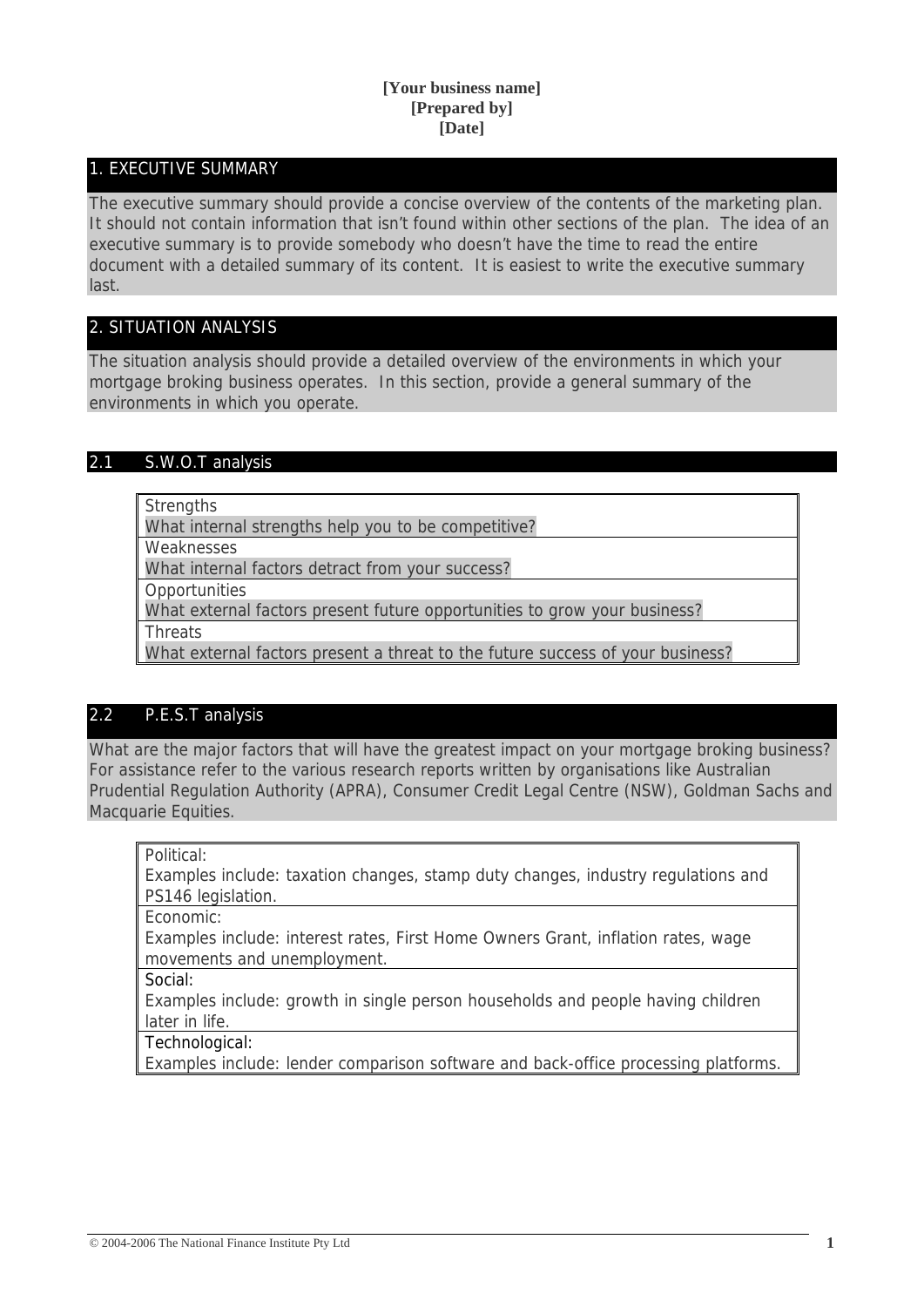## 2.3 Competitive analysis

| Demand for service?                    |  |
|----------------------------------------|--|
| Direct and indirect competitors?       |  |
| Strengths and weaknesses of            |  |
| competitors?                           |  |
| What markets are your competitors      |  |
| targeting?                             |  |
| An analysis of market shares:          |  |
| Similarities between your business and |  |
| competitors:                           |  |
| A general analysis of the competitive  |  |
| marketplace in which you operate:      |  |

## 2.4 Market analysis

| (a)                               | Market growth rates?            |  |
|-----------------------------------|---------------------------------|--|
| (b)                               | Market expansion opportunities? |  |
|                                   | Total market size?              |  |
| Growing or declining marketplace? |                                 |  |

# 3. MARKETING GOALS

What do you want to achieve from your marketing? Your marketing goals are your key anticipated outcomes of the marketing activities you plan to conduct during the 'life' of your marketing plan. Ensure your goals are easily quantifiable, as this will allow you to measure their success.

A summary of the marketing goals is included in the table below:

| What percentage increase in conversion      |  |
|---------------------------------------------|--|
| from enquiry to settlement do you want to   |  |
| achieve?                                    |  |
| Where would you like your business to be in |  |
| 12 months time?                             |  |
| What growth in client numbers do you want   |  |
| to achieve?                                 |  |
| What percentage increase do you want in     |  |
| sales?                                      |  |
| What growth do you want in profitability?   |  |
| What growth do you want in staff numbers?   |  |
| What new services do you want to offer?     |  |
| How many new distribution channels do you   |  |
| want to establish?                          |  |
| What percentage increase in new enquiries   |  |
| do you want to achieve?                     |  |
| What percentage increase in repeat          |  |
| business do you want to achieve?            |  |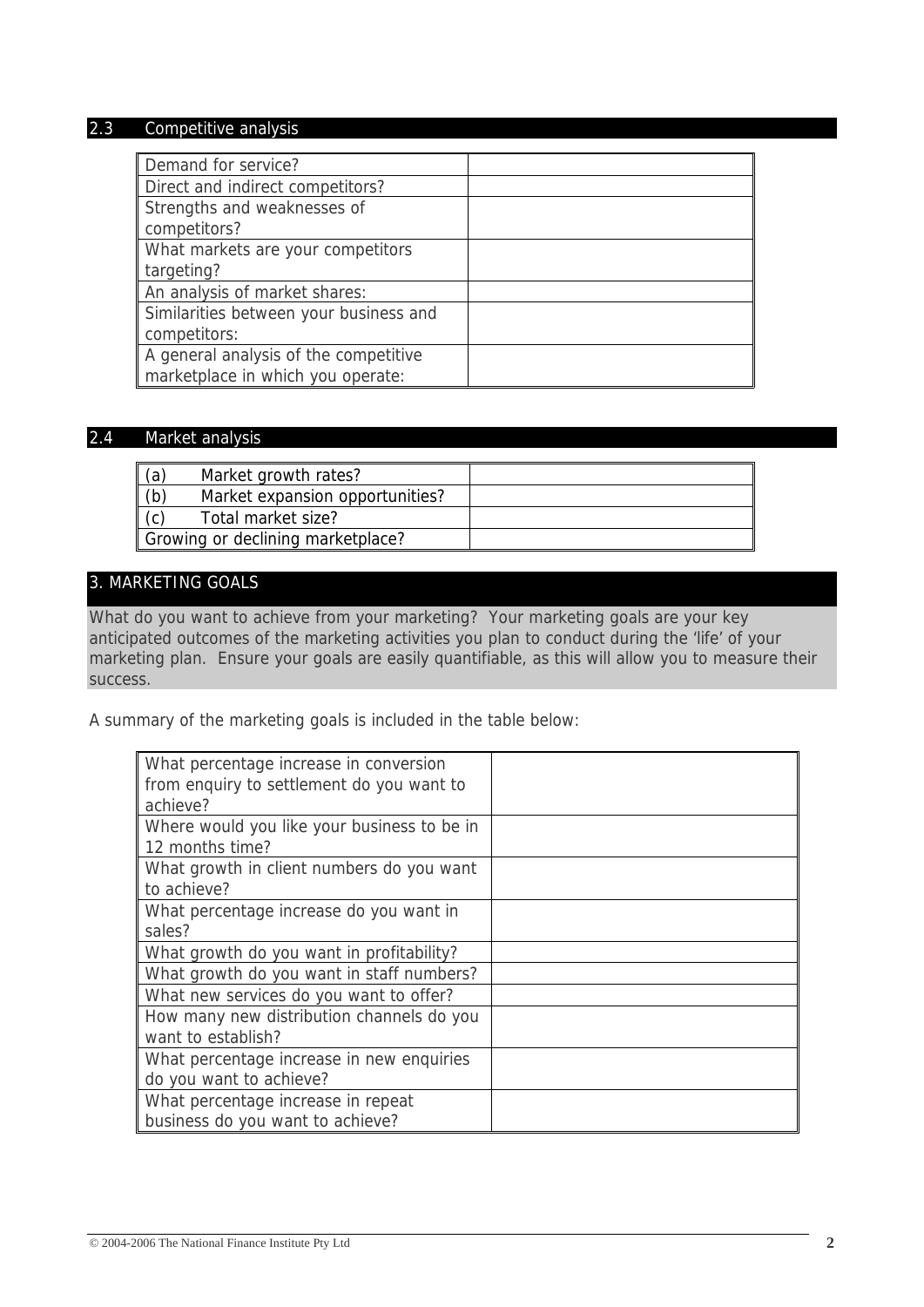# 4. MARKETING STRATEGY

Your overall marketing strategy should be explained in this section. Don't be specific in any particular areas – instead provide an overview of the marketing strategy your business will employ.

Example strategies include:

- (a) Market penetration: encompasses focusing on increasing lending volumes to existing markets.
- (b) Market development: is where you offer your existing services to new markets. This might be via geographic expansion or by directing marketing efforts at new market segments.
- (c) Product development: is when you develop new products to better serve existing markets.
- (d) Diversification: is the process of taking your business into new products and also new markets.
- (e) Retrenchment: involves removing or selling off parts of the business or product lines.

Some other considerations include:

- (a) Niche marketing strategies
- (b) New product opportunities
- (c) Matching services offered to chosen market segments
- (d) Customer acquisition via customer retention.

This section should be written like a conclusion – bringing all the various sections together to create a clear picture of the total marketing strategy your business will employ.

# 5. MARKET SEGMENTATION

Market segmentation refers to dividing or breaking apart the total market of all prospective borrowers into smaller, more manageable segments. Common segmentation criteria include age, education level, family lifecycle, occupation, religion, race, geographic boundaries, lifestyle, etc.

# 5.1 Target market(s)

Your target markets are sub-markets of your main market. The selection of these markets and their relationship to each other is entirely dependent on your marketing strategy. For example, if you've segmented the total market based on "loan type required" and you have decided to target borrowers requiring professional packages for example, then your target markets may include accountants, doctors, solicitors and financial planners. However, had you segmented the total market of all prospective borrowers based on occupation (for example, targeting those in the medical industry), then your target markets might include those requiring professional packages, investment loans, owner occupied loans or bridging loans.

As you can see, the markets selected are interchangeable, so it is important to choose your market segment carefully. By first dividing the total market into segments and then dividing that segment into target markets you are able to identify the unique requirements of your prospects in these sub-markets.

| (a)<br>Who is your ideal client?             |  |
|----------------------------------------------|--|
| How well do you know and understand your     |  |
| chosen target markets?                       |  |
| How well do you understand their lending     |  |
| needs?                                       |  |
| Are there ways to segment your market so     |  |
| you can offer highly specialised products to |  |
| specific groups reflecting their individual  |  |
| needs?                                       |  |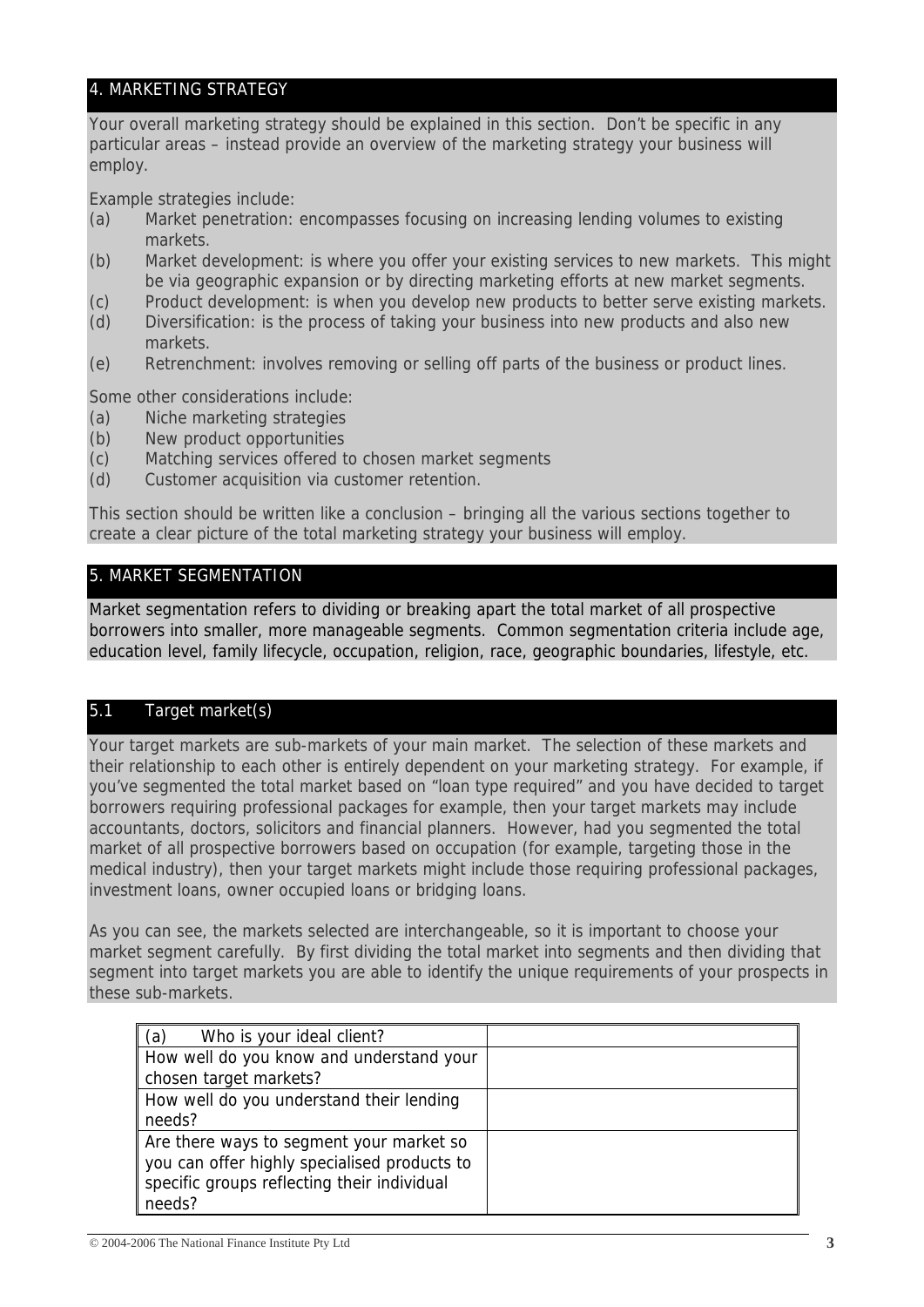# 6. MARKET POSITIONING

Your brand should reflect your market position and your market position should reinforce your brand. For example, if your market position was "experts in young family lending", then your branding might include a photo of a young girl flying a kite with her parents. Perhaps your business name might be "Your Future Home Loans" and your logo would be fun and upbeat. What is the one 'aspect' you want your chosen market segment to think of when they see or hear your business name? The answer to this question becomes your positioning statement.:

Put some thought into your market position, because it will have a profound effect on the longterm success of your mortgage broking business.

## 7. MARKETING TACTICS

This section contains the more practical aspects of your Marketing Success Plan, such as services offered, commission levels and promotional techniques employed.

## 7.1 Product strategy

In this section, describe the exact "finance products" you will offer. For example, residential mortgages, commercial mortgages, leases, personal loans, etc.

Describe how these products fulfil the needs of your market segment. For example, if you were targeting the professional market, then you might only offer professional packages, investment loans and commercial mortgages. You might refer all other business to another mortgage broker that has agreed to refer your target audience back to you.

Also, mention the make-up of your lender panel. Are all required "borrower-types" covered by your lenders?

## 7.2 Service strategy

In this section, you detail your service process and how this will integrate into your marketing strategy. For example, if you are targeting the professional market, you might conduct lunchtime interviews at your client's place of work. Instead of providing movie tickets as an approval gift, you might give a branded compendium. Make sure your service process ties into your overall marketing strategy.

## 7.3 Pricing strategy

- (a) Do you charge brokerage fees, receive commissions or a combination?
- (b) What is your average lender commission rate (upfront and trail) and average brokerage fee?
- (c) Do you receive any volume bonuses from your aggregator or franchisor?
- (d) Do possible biases exist in relation to differing commissions?
- (e) Do you pay referral fees for introductions from strategic alliance partners?
- (f) What is the average size of mortgages in your geographic location?

| 7.4 | Distribution strategy                                                                  |
|-----|----------------------------------------------------------------------------------------|
| (a) | You should describe how your service is delivered to your target markets.              |
| (b) | Explain the distribution methods you are employing and justify your choices.           |
| (c) | Do you have an internet presence?                                                      |
| (d) | Do you have mobile lenders with the ability to function efficiently in client's homes? |
| (e) | Do you have public offices with private interview rooms?                               |
|     |                                                                                        |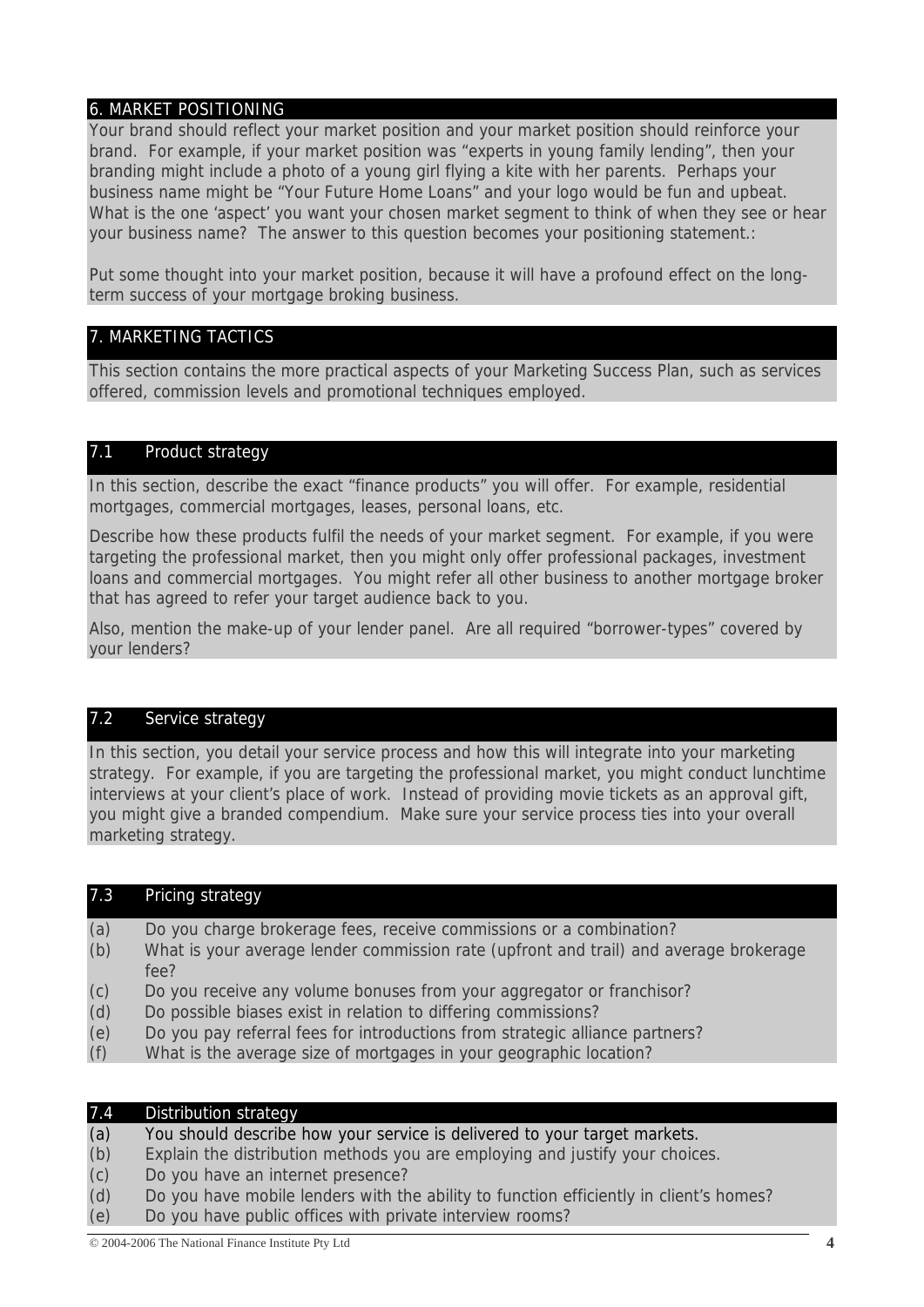- (f) Are there any other specific distribution channels that would be appropriate for your particular business? For example, if you target high level managers from a few key companies perhaps you could hire an interview room within their building for a day each week.
- (g) How do your distribution channels fit into your overall marketing strategy?

# 7.5 Promotion strategy

Your promotion strategy explains how you will promote your brand and services to your chosen market segment. It is the tools used to achieve results.

Following are some possible marketing tactics you might consider:

| $\boxed{\triangle}$    | Brochures / flyers            | ☑ Seminars / workshops                    |
|------------------------|-------------------------------|-------------------------------------------|
| $\overline{\boxtimes}$ | <b>Newsletters</b>            | $\boxtimes$ Conferences / public speaking |
| $\boxed{\triangle}$    | <b>Posters</b>                | ☑ Media releases                          |
| $\boxed{\triangle}$    | Direct mail letters           | $\boxtimes$ Advertising                   |
| $\boxed{\triangle}$    | Sponsorships                  | ☑ Web-based marketing                     |
| $\overline{\boxtimes}$ | Trade shows / exhibitions     | ☑ Video brochures                         |
| $\overline{\boxtimes}$ | Giveaways                     | $\boxtimes$ Telemarketing                 |
| $\boxed{\triangle}$    | Coupons / free samples        | $\boxtimes$ Catalogues                    |
| $\boxed{\text{M}}$     | Competitions / sweepstakes    | $\boxtimes$ Strategic alliances           |
| ☑                      | Host beneficiary arrangements | ☑ Point-of-sale merchandise               |
| $\overline{\boxtimes}$ | Prospecting cards             | $\boxtimes$ Information packages          |

## 7.6 People strategy

- (a) What training needs to be undertaken to ensure your staff back-up your marketing messages?
- (b) How will you communicate new marketing initiatives with your staff?
- (c) How will you generate marketing ideas from your staff?

Remember the most important people in your marketing equation are your staff and clients – you need to consider both.

# 8. RESEARCH

## 8.1 Consumer research

- (a) How will you monitor the changing needs and preferences of your clients?
- (b) What methods will you employ to gain the insights you require?
- (c) Who will be responsible for implementing the research findings?
- (d) How will staff be encouraged to gain ongoing client insights? And how will they be rewarded?
- (e) Will you use an external research company or consultant to assist in the design and delivery of research?

This section should detail systems that are in place for client feedback and reporting, that may result from service failure, product comment or bad service.

| 8.2 | Market research                                                                                                                    |
|-----|------------------------------------------------------------------------------------------------------------------------------------|
| (a) | How will you monitor trends in the economy? For example, property sales, interest rates,<br>lending volumes, consumer trends, etc. |